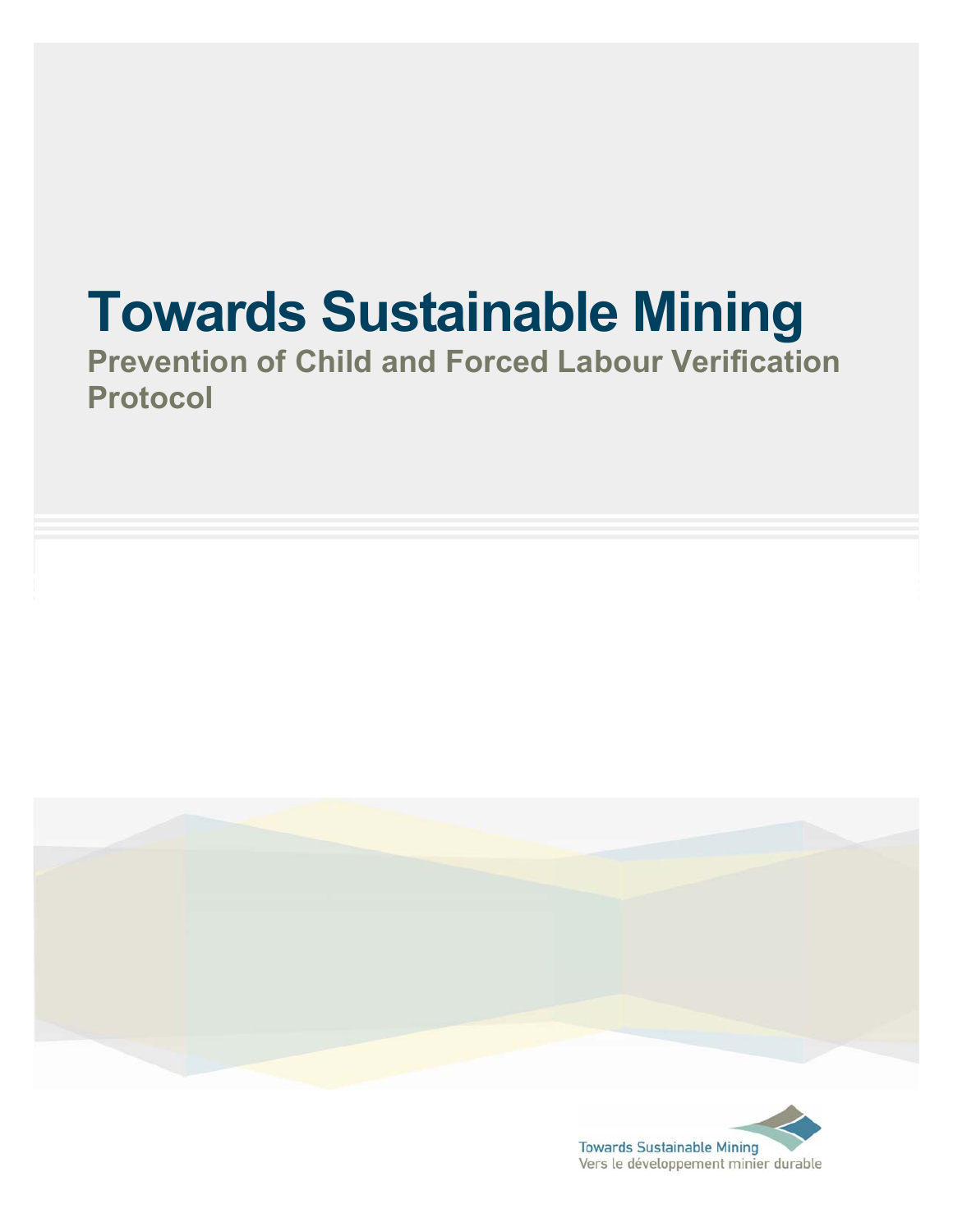# **TSM VERIFICATION PROTOCOL**

A Tool for preventing the use of child and forced labour as defined by International Labour Organization (ILO) Conventions 29, 138 and 182 addressing Forced Labour, Minimum Age and the Worst Forms of Child Labour, respectively.

## **Purpose**

The purpose of the verification protocol is to provide guidance to the member companies on verification requirements regarding the prevention of child labour and forced labour. The verification protocol sets out the general approach taken to verifying that processes are in place to ensure that neither child or forced labour as defined by ILO conventions are occurring at TSM participating facilities.

As with any assessment of a management system, professional judgment is required in assessing the degree of implementation of a system indicator and the quality of management processes and intervention. Application of this protocol will therefore require a level of expertise in auditing and systems assessment and knowledge of and experience in the practice of labour practices, including relevant regulatory regimes and requirements. This protocol provides an indicator of the verification approach to ensuring child and forced labour are not used and must be used in conjunction with the TSM Verification Service Provider Terms of Reference. It is not, of itself, a guarantee of the effectiveness of labour practices.

## TSM commitment regarding child and forced labour

As part of the TSM Guiding Principles, MAC members commit to *respecting the rights of our workers and not engaging in practices of forced or child labour, as defined in ILO Conventions 29, 138 and 182.* 

### **Key Components of ILO 29 on Forced Labour**

#### *ILO 29, Forced Labour Convention*

This convention defines forced labour as *all work or services which is exacted from any person under the menace of any penalty and for which the said person has not offered himself voluntarily*. The convention recognizes a number of exceptions including military service, normal civic obligations, court ordered work due to a conviction and work extracted in cases of emergency. Article 4 of ILO 29 specifically prohibits the use of forced labour for the benefit of private individuals, companies or associations. The remaining articles address the use of forced labour by governments.

### **Key Components of ILO 138 and 182 on Child Labour**

### *ILO 138, Minimum Age Convention*

This convention establishes minimum age requirements for child labour. The convention sets the minimum age of employment at 15 years of age and further establishes 18 years of age as the minimum age for work that, by its nature or the circumstances in which it is carried out is likely to jeopardise the health, safety or morals of young persons. The types of work that are deemed to jeopardise the health, safety or morals of young persons are specified in national laws or regulations or by competent authorities. There are exceptions contained in ILO 138 that allow for workers under the age of 15 in some circumstances but such exceptions are not

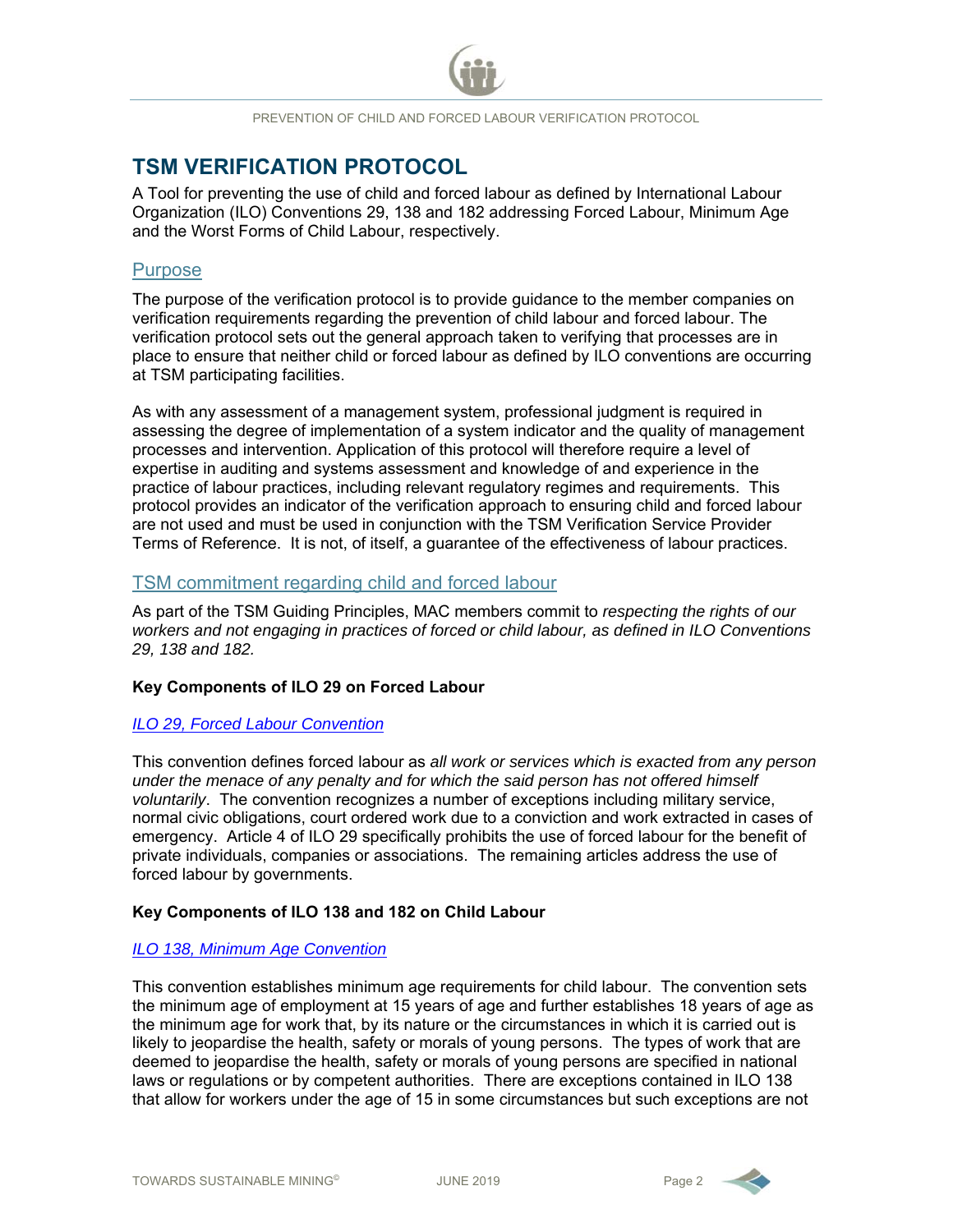applicable to mining. These ILO conventions also specify mitigation measures to be taken where child labour is already taking place, including:

- Removing children from the worst forms of child labour and providing for their rehabilitation and social integration
- Providing access to free basic education and wherever possible and appropriate, vocational training

### *ILO 182, Worst forms of child labour*

This convention identifies four specific types of child labour that are deemed to be the 'worst forms' and requires that measures be taken to prevent the engagement of children in these forms of labour. Two of the four specified types of the worst forms of child labour are relevant in the mining context:

- all forms of slavery or practices similar to slavery, such as the sale and trafficking of children, debt bondage and serfdom and forced or compulsory labour, including forced or compulsory recruitment of children for use in armed conflict;
- work which, by its nature or the circumstances in which it is carried out, is likely to harm the health, safety or morals of children.

As with Child Labour, ILO 182 relies on national laws and regulations to determine what constitutes work that is likely to harm the health, safety and morals of children.

## Verification of commitment

As forced labour and child labour are accepted as issues to be avoided and eliminated within member companies and their supply chains rather than managed for continuous improvement as most of the other issues addressed through TSM are, nor is it appropriate to address these issues through the creation of a TSM protocol focusing on management systems. In this case, the approach is to focus on ensuring that the commitment to not use child or forced labour, articulated in the TSM Guiding Principles, is being adhered to and that such adherence can be demonstrated publicly.

To accomplish this, TSM Verification Service Providers (VSP) are instructed to incorporate the questions listed in the child and forced labour sections below into any TSM verifications they conduct for members of the Mining Association of Canada.

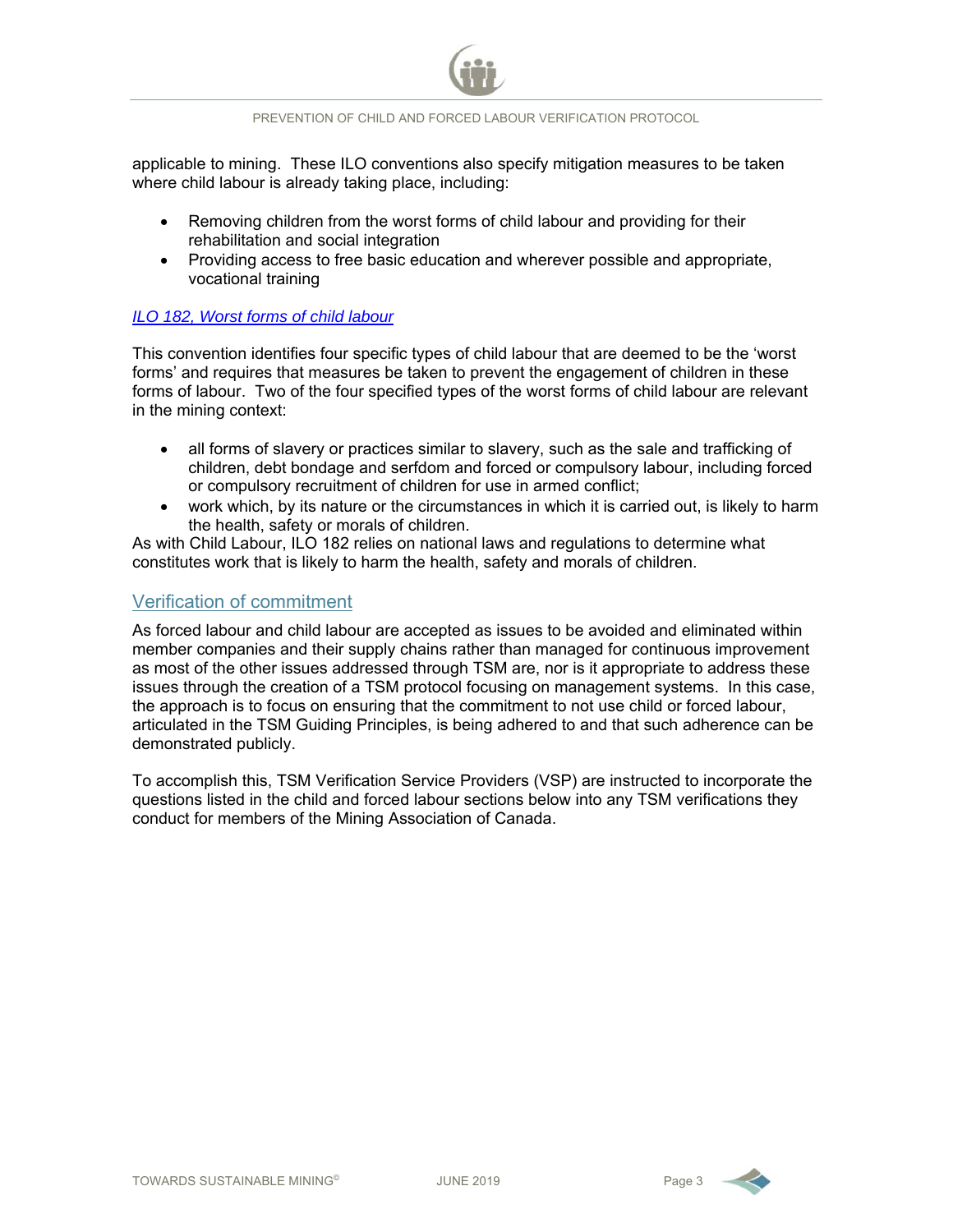# **1. PREVENTING FORCED LABOUR**

#### Requirement

Member companies have in place processes that are commensurate to jurisdictional risk to ensure forced labour is not used.

# Verification Instructions

**Through interview and review of documentation, determine that:** 

- 1. There are processes in place that are commensurate to jurisdictional risks to ensure forced labour, including bonded or indentured or involuntary prison labour is not used.
- 2. Where there is a high risk of forced labour, processes have been put into place to monitor supply chains and relationships with recruitment agencies for human trafficking and forced labour.

# **2. PREVENTING CHILD LABOUR**

#### Requirement

Member companies have processes in place that are commensurate to the jurisdictional risks to ensure that no child under the age of 18 engages in work which by its nature or circumstances in which it is carried out is likely to jeopardize the health, safety or morals of young persons as defined in national law or regulation and that no child under the age of 15 is employed.

# Verification Instructions

**Through interview and review of documentation, determine that:** 

- 1. There are processes in place that are commensurate to jurisdictional risks to ensure that no child under the age of 18 engages in work which by its nature or the circumstances in which it is carried out is likely to jeopardize the health, safety or morals of young persons as defined in national law or regulation.
- 2. There are processes in place that are commensurate to jurisdictional risks to ensure that no child under the age of 15 is employed.

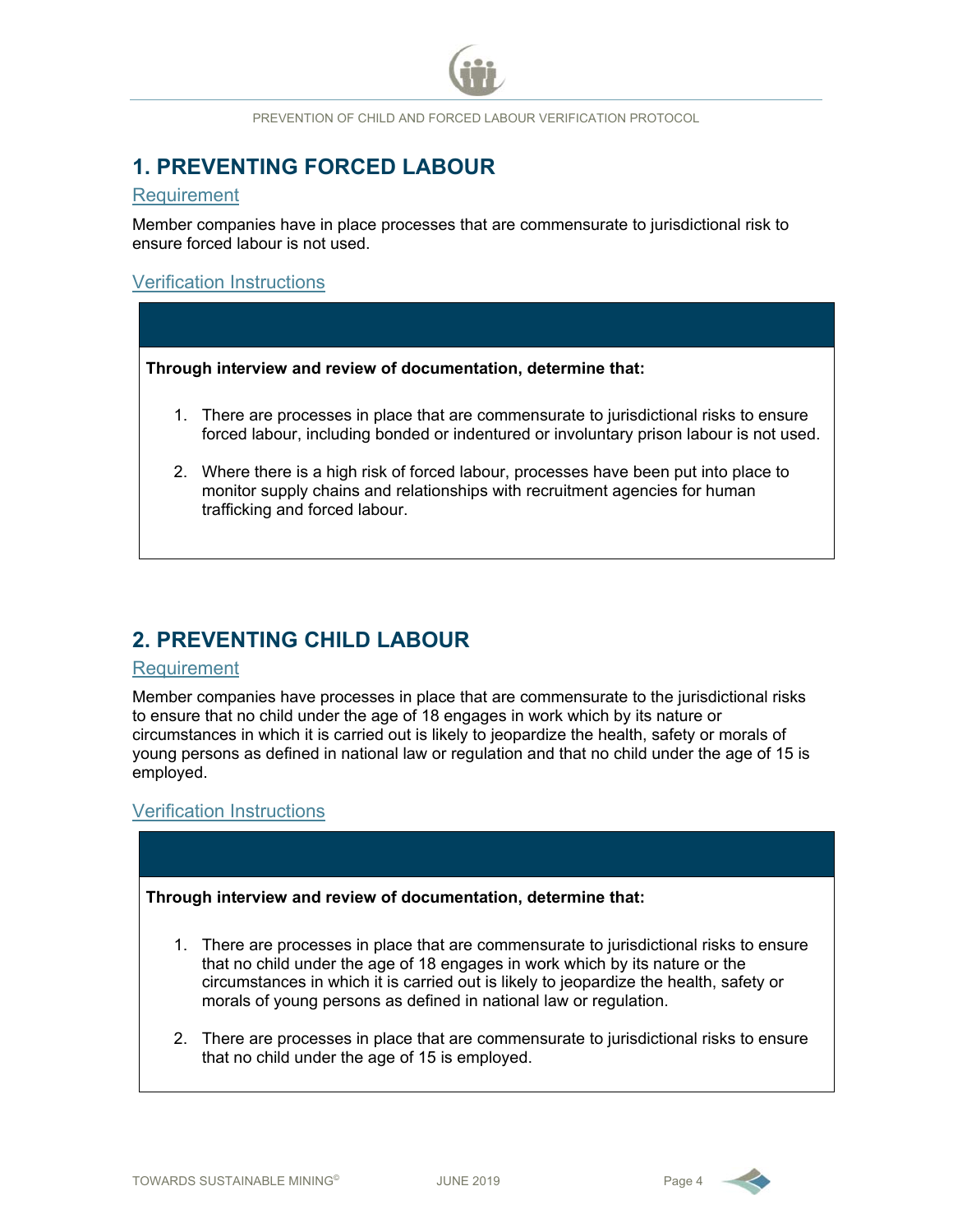# **APPENDIX 1: FREQUENTLY ASKED QUESTIONS**

## *1. How does TSM define Forced Labour?*

TSM uses the definition contained in ILO Convention 29, *Forced Labour Convention*, which defines forced labour as *all work or services which is exacted from any person under the menace of any penalty and for which the said person has not offered himself voluntarily*. The convention recognizes a number of exceptions including military service, normal civic obligations, court ordered work due to a conviction and work extracted in cases of emergency. Article 4 of ILO 29 specifically prohibits the use of forced labour for the benefit of private individuals, companies or associations. The remaining articles address the use of forced labour by governments.

### *2. What are examples of the types of processes used to prevent the use of forced labour?*

Some of the more common processes for preventing the use of forced labour include are those that:

- Prevent the unreasonable restrictions of freedom of movement of employees in the work place or in on-site housing,
- Avoid retaining of original copies of employee personal documentation, such as identity papers,
- Prohibit requiring any form of deposit, recruitment fee, or equipment advance from employees either directly or through recruitment agencies, or
- Avoid practices that prevent employees from terminating their employment after reasonable notice or as established by Applicable Law

When looking for evidence of presence of these types of processes, it is important to look at the level of risk that forced labour will be an issue in the jurisdiction in which the verification is taking place. In some jurisdictions forced labour is a much more common issue than in others and requires more rigorous processes than in jurisdictions in which forced labour is not a risk.

### *3. How does TSM define Child Labour?*

TSM uses the definition contained in ILO Convention 138, *Minimum Age Convention.* This convention establishes minimum age requirements for child labour. The convention sets the minimum age of employment at 15 years of age and further establishes 18 years of age as the minimum age for work that, by its nature or the circumstances in which it is carried out is likely to jeopardise the health, safety or morals of young persons. The types of work that are deemed to jeopardise the health, safety or morals of young persons are specified in national laws or regulations or by competent authorities. There are exceptions contained in ILO 138 that allow for workers under the age of 15 in some circumstances but such exceptions are not applicable to mining.

TSM also incorporates ILO Convention 182, *Worst Forms of Child Labour*, which identifies four specific types of child labour that are deemed to be the 'worst forms' and requires that measures be taken to prevent the engagement of children in these forms of labour. Two of the four specified types of the worst forms of child labour are relevant in the mining context:

- all forms of slavery or practices similar to slavery, such as the sale and trafficking of children, debt bondage and serfdom and forced or compulsory labour, including forced or compulsory recruitment of children for use in armed conflict;
- work which, by its nature or the circumstances in which it is carried out, is likely to harm the health, safety or morals of children.

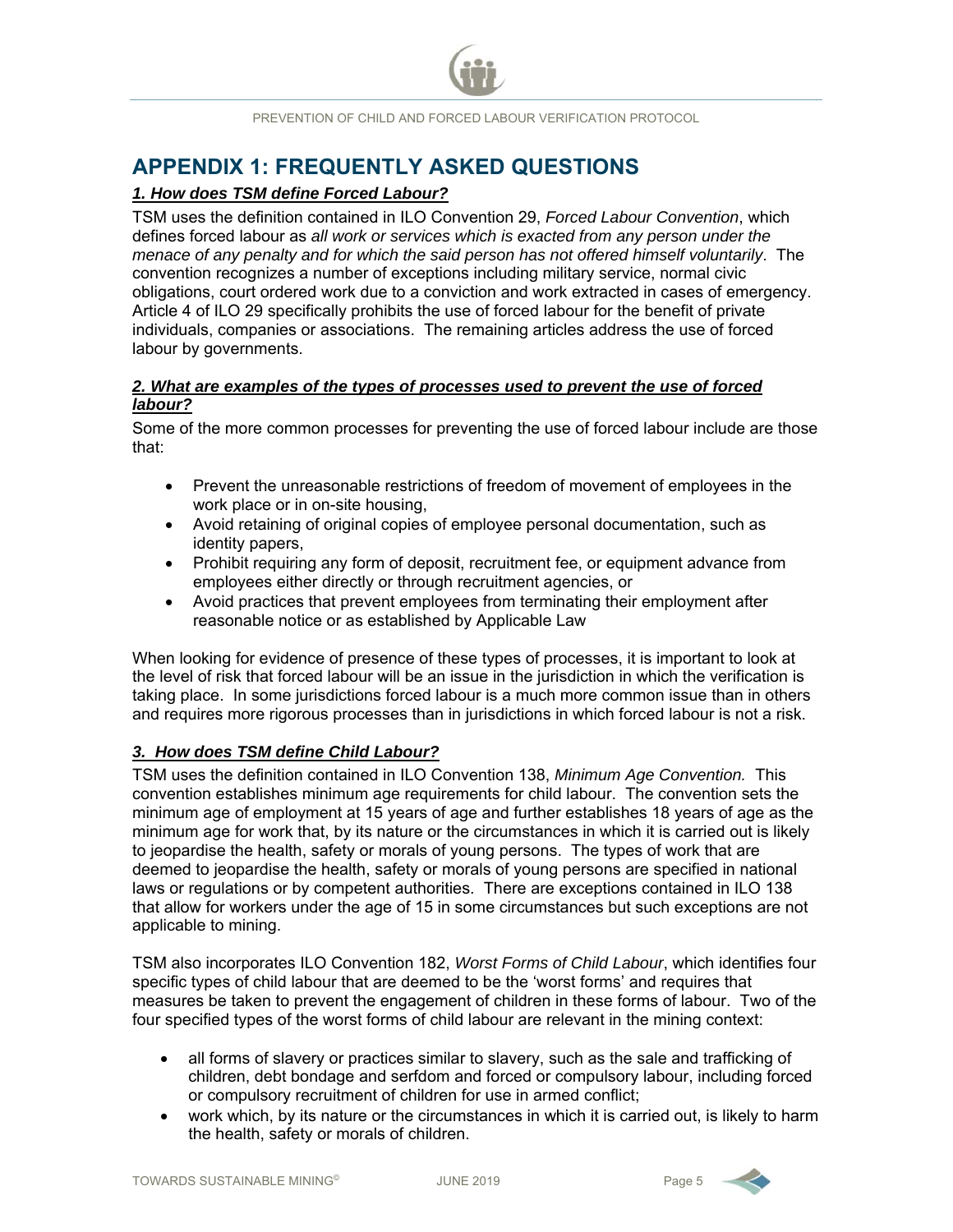

As with ILO 138, ILO 182 relies on national laws and regulations to determine what constitutes work that is likely to harm the health, safety and morals of children.

## *4. Are any other mining related standards deemed to be equivalent to TSM with respect to child and forced labour?*

Yes, companies that have had their child and forced labour prevention processes audited or verified under either the IFC Performance Standards or the Responsible Jewelry Council are deemed to have demonstrated that they have processes in place for the purposes of this verification protocol. The Initiative for Responsible Mining Assurance (IRMA) standards on child and forced labour are also deemed equivalent to the TSM requirements, however, a formal determination of equivalency cannot be made until the assurance process for IRMA has been finalized.

### *5. Are there useful guidance documents related to preventing child and forced labour?*

With respect to implementing processes to prevent child labour, there are two useful guidance documents:

- 1. UNICEF Child Labour Resource Guide: https://www.unicef.org/csr/css/Child\_labour\_resource\_Guide\_UK\_NatCom.pdf
- 2. UNICEF Child Rights and Mining Toolkit: https://www.unicef.org/csr/files/FINAL\_Child\_Rights\_and\_Mining\_Toolkit\_060217.pdf
- 3. ILO Child Labour Guidance Tool for Business How to do Business with Respect for Children's Right to be Free from Child Labour: http://www.ilo.org/ipec/Informationresources/WCMS\_IPEC\_PUB\_27555/lang-en/index.htm

With respect to implementing processes to prevent forced labour, the ILO has produced a useful guidance document:

1. ILO Combating Forced Labour – A Handbook for Employers & Business: http://www.ilo.org/wcmsp5/groups/public/@ed\_norm/@declaration/documents/publicati on/wcms\_101171.pdf

# *6. How do the ILO Conventions on Child Labour align with Canadian labour laws?*

As outlined in table 1, in most cases regarding underground mines, a company would simply have to confirm that it is in compliance with applicable child labour laws, with the exception of Alberta, New Brunswick and Nova Scotia who would have to demonstrate that if they have any workers under the age of 18, there are processes in place to ensure these workers are not engaged in work that is likely *jeopardize the health, safety or morals of young persons*. With respect to surface facilities from all provinces and territories except for British Columbia, Saskatchewan and Manitoba, a member would also have to ensure that any worker under 18, if there are any, is not engaged in work that is likely to *jeopardize the health, safety or morals of young persons*. Note that the notion of jeopardizing the health, safety and morals of young persons is generally consistent with provincial labour standards for young people in Canada. Details of how each province approaches minimum age requirements can be found in table 2.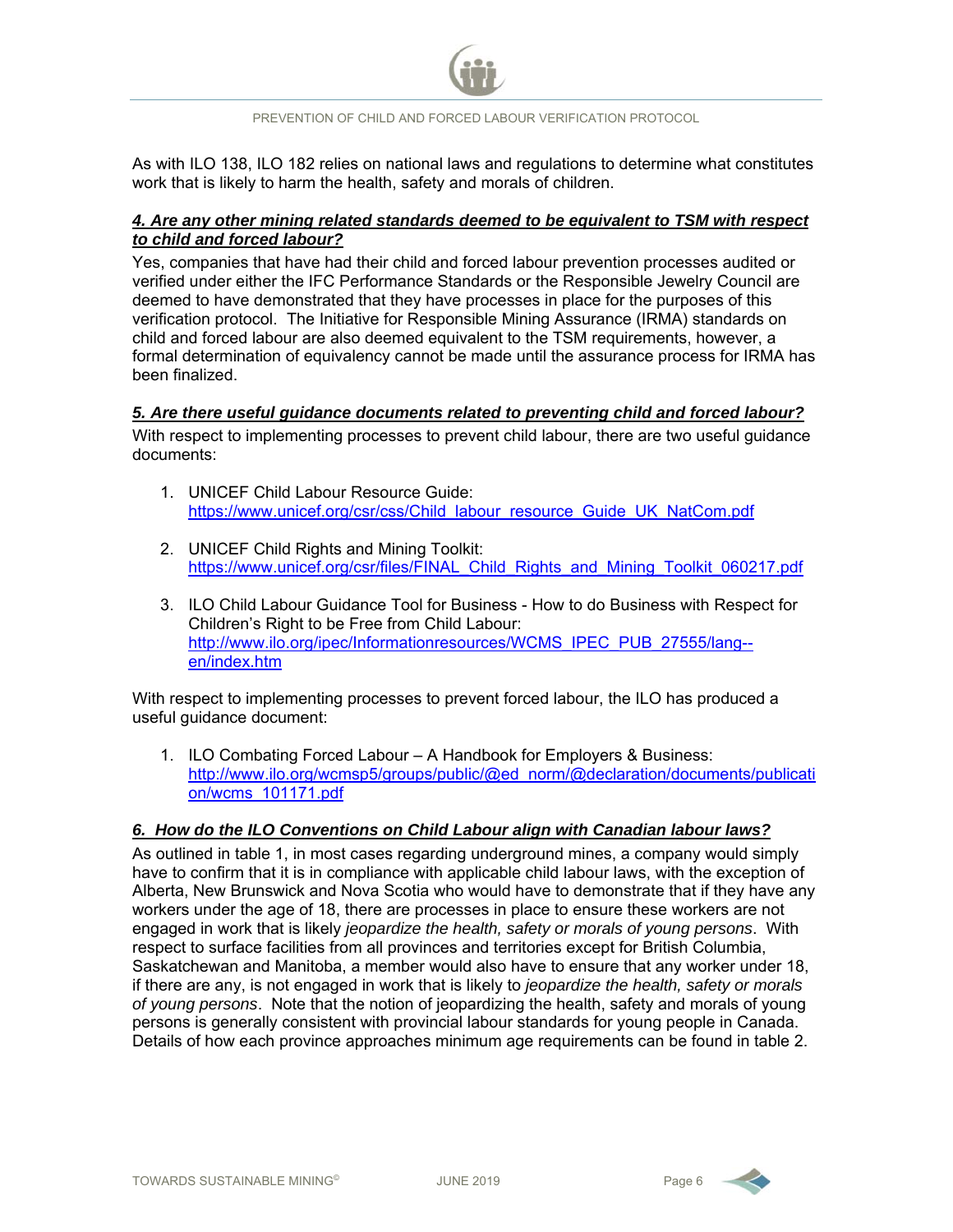

| <b>Province</b>              | <b>Underground Mine</b> | <b>Surface Mine</b> |
|------------------------------|-------------------------|---------------------|
| <b>British Columbia</b>      | 18                      | 18                  |
| Alberta                      | $16*$                   | $16*$               |
| Saskatchewan                 | 18                      | 18                  |
| Manitoba                     | 18                      | 18                  |
| Ontario                      | 18                      | 16                  |
| Quebec                       | 18                      | 16                  |
| <b>New Brunswick</b>         | 14                      | 14                  |
| Nova Scotia                  | 16                      | 16                  |
| <b>Prince Edward Island</b>  | $***$                   | $***$               |
| Labrador & Newfoundland      | 18                      | $***$               |
| Nunavut                      | 18                      | 16                  |
| <b>Northwest Territories</b> | 18                      | 16                  |
| Yukon                        | 18                      | 16                  |

\* - There is no minimum specified age for mining however the Alberta *Employment Standards Code School Act* specifies that a child under 16 is required to attend school and cannot be employed during normal school hours, unless he/she is enrolled in an off-campus education program provided under the School Act.

\*\* - no minimum age specified for mining but regulatory requirements limit work that is likely to be harmful to health or safety for children under the age of 16

| <b>Jurisdiction</b>        | <b>Legislation/Regulation</b>                                                                | <b>Restrictions on Employing Children</b>                                                                                                                                                     |
|----------------------------|----------------------------------------------------------------------------------------------|-----------------------------------------------------------------------------------------------------------------------------------------------------------------------------------------------|
| Federal                    | <b>Canada Labour Standards</b><br><b>Regulations</b>                                         | Prohibits children under the age of 17 from<br>working in an underground mine.                                                                                                                |
| Alberta                    | <b>Employment Standards</b><br><b>Code and Regulations</b><br><b>School Act</b>              | Prohibits persons under the age of 15 from<br>employment that is or is likely to be injurious<br>to the life, health, education or welfare of the<br>adolescent.                              |
|                            |                                                                                              | Prohibits persons under the age of 16 from<br>being employed during normal school hours,<br>unless he/she is enrolled in an off-campus<br>education program provided under the<br>School Act. |
|                            |                                                                                              | Beyond this limitation, there is no regulated<br>age for working at a mine, surface or<br>underground.                                                                                        |
| <b>British</b><br>Columbia | <b>Health, Safety and</b><br><b>Reclamation Code for</b><br><b>Mines under the Mines Act</b> | Prohibits persons under the age of 18 from<br>being employed at a mine except for the<br>purposes of training                                                                                 |
| Manitoba                   | <b>Employment Standards</b><br><b>Code</b>                                                   | Prohibits persons under the age of 18 from<br>being employed underground or at the face<br>of an open pit or quarry.                                                                          |

#### Table 2 – Provincial Child Labour Regulations

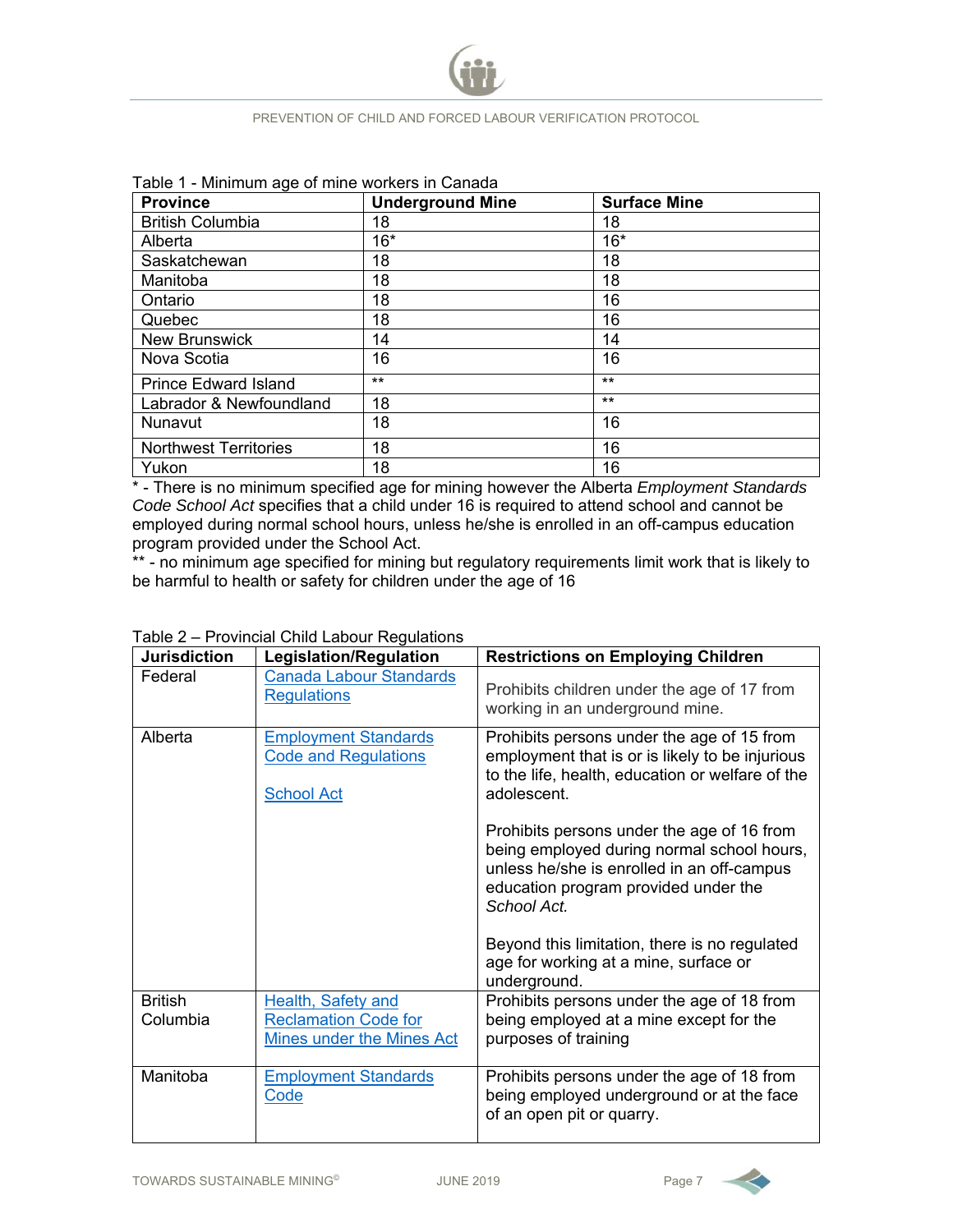

|                                       |                                                                                                    | Persons under the age of 16 cannot be<br>employed in a business if, in the opinion of<br>the<br>Director, the safety, health or well-being of                                                                                                                                                     |
|---------------------------------------|----------------------------------------------------------------------------------------------------|---------------------------------------------------------------------------------------------------------------------------------------------------------------------------------------------------------------------------------------------------------------------------------------------------|
|                                       |                                                                                                    | the child is likely to be adversely affected.                                                                                                                                                                                                                                                     |
| <b>New</b>                            | <b>Employment Standards Act</b>                                                                    | Prohibits persons under the age of 14 from                                                                                                                                                                                                                                                        |
| <b>Brunswick</b>                      | <b>Education Act</b>                                                                               | working in any industrial undertaking which<br>includes mines, quarries, and other works for<br>the extraction of minerals from the earth.                                                                                                                                                        |
|                                       |                                                                                                    | The Education Act prohibits children under<br>18 from being employed during school hours                                                                                                                                                                                                          |
| Newfoundland                          | <b>Occupational Health and</b>                                                                     | Prohibits persons under the age of 18 from                                                                                                                                                                                                                                                        |
| & Labrador                            | <b>Safety Act and Regulations</b>                                                                  | being employed underground in a mine.                                                                                                                                                                                                                                                             |
|                                       | <b>Labour Standards Act</b>                                                                        | Persons under the age of 16 cannot be<br>employed in work that is or is likely to be<br>unwholesome or harmful to the child's health<br>or normal development or prejudicial to<br>school attendance or to the capacity to<br>benefit from instruction at school                                  |
| Northwest<br>Territories &<br>Nunavut | <b>Mine Health and Safety</b><br><b>Regulations under the Mine</b><br><b>Health and Safety Act</b> | Prohibits persons under the age of 16 from<br>being employed in or about a mine                                                                                                                                                                                                                   |
|                                       |                                                                                                    | Prohibits persons under the age of 18 from<br>being employed underground or at the<br>working face of any open cut workings, pit or<br>quarry                                                                                                                                                     |
| Nova Scotia                           | <b>Labour Standards Code</b>                                                                       | Prohibits persons under the age of 16 from<br>being employed in an industrial undertaking.<br>An industrial undertaking includes mines,<br>quarries and other works for the extraction of<br>minerals from the earth.                                                                             |
| Ontario                               | <b>Mines and Mining Plants</b><br><b>Regulation under the</b>                                      | Prohibits persons under the age of 16 from<br>working in a mining plant or surface mine.                                                                                                                                                                                                          |
|                                       | <b>Occupational Health and</b><br><b>Safety Act</b>                                                | Prohibits persons under the age of 18 from<br>working at an underground mine or at the<br>working face of a surface mine.                                                                                                                                                                         |
| <b>Prince Edward</b><br>Island        | <b>Youth Employment Act</b><br><b>School Act</b>                                                   | Prohibits persons under the age of 16 from<br>work in employment that is or is likely to be<br>harmful to the health or safety, or moral or<br>physical development of young persons.                                                                                                             |
|                                       |                                                                                                    | In regard to industrial undertakings the<br>Director of Occupational Health and Safety<br>or an occupational health and safety officer<br>may prohibit the employment of young<br>persons in a location where a toxic<br>substance or equipment or machinery is<br>potentially dangerous to them. |

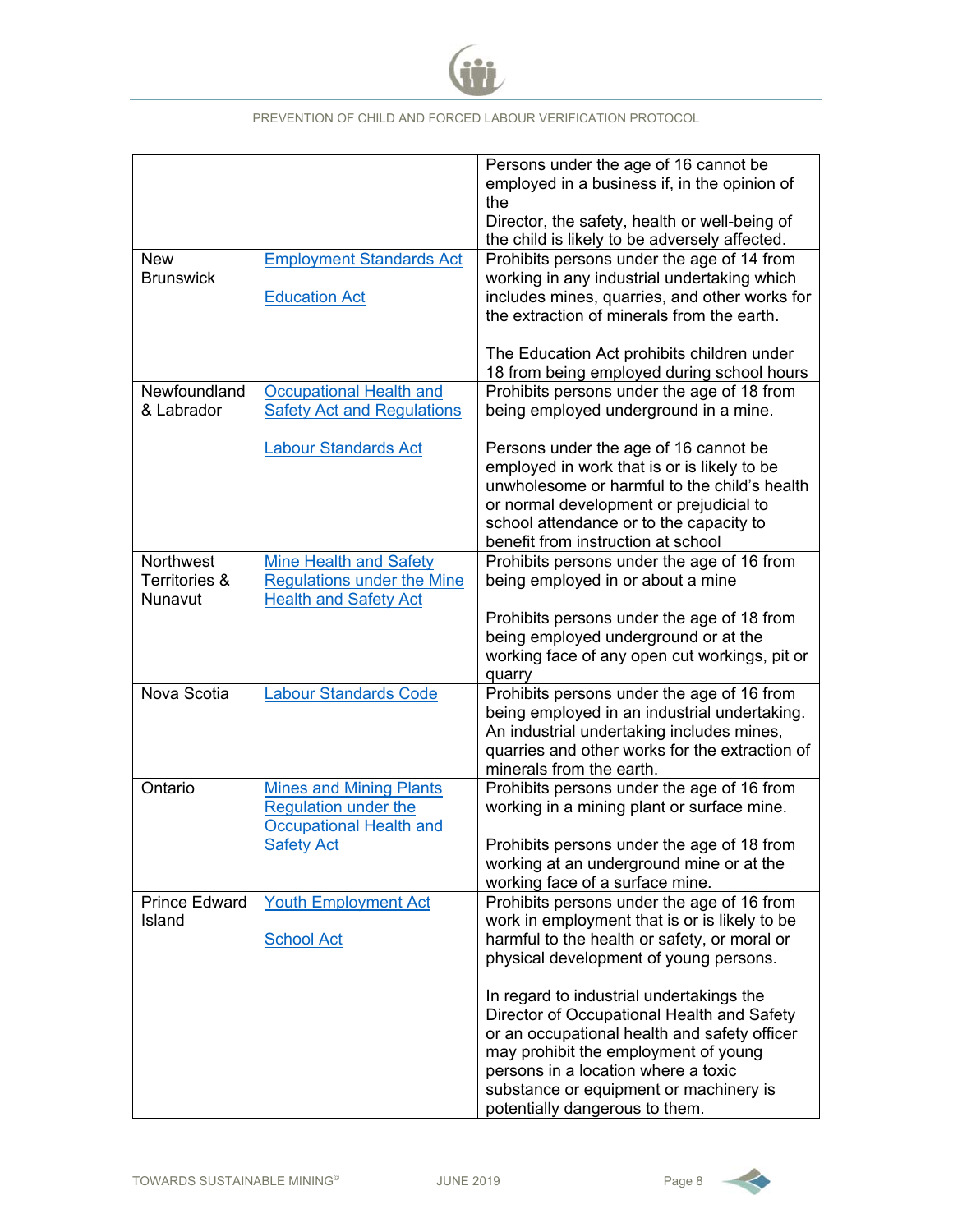

| Quebec       | <b>Regulation respecting</b><br>occupational health and<br>safety in mines                                                 | Prohibits persons under the age of 16 from<br>being employed in an open-pit mine, in a<br>concentrator, or in a plant.            |
|--------------|----------------------------------------------------------------------------------------------------------------------------|-----------------------------------------------------------------------------------------------------------------------------------|
|              |                                                                                                                            | Prohibits persons under the age of 18 from<br>being employed in an underground mine or<br>on the working face in an open-pit mine |
| Saskatchewan | Occupational Health and<br><b>Safety Regulations, 1996</b><br>under the Occupational<br><b>Health and Safety Act, 1993</b> | Prohibits persons under the age of 18 from<br>working underground or in an open-pit mine.                                         |
| Yukon        | <b>Surface and Underground</b><br><b>Mines and Projects</b><br><b>Regulations under the</b>                                | Prohibits persons under the age of 16 from<br>being employed in or about a mine                                                   |
|              | <b>Occupational Health and</b><br><b>Safety Act</b>                                                                        | Prohibits persons under the age of 18 from<br>working underground or at the working face<br>of a surface mine                     |

# *7. How far up the supply chain should MAC member companies conduct due diligence with regards to the use of child or forced labour?*

For facilities sourcing from jurisdictions where there is a low risk $1$  of the use of child or forced labour in the supply chain, additional processes to monitor supply chains are not required.

For facilities sourcing feedstocks (for example concentrates that feed a smelter or ore purchased from third parties to feed a mill) from jurisdictions where there are risks of child or forced labour steps should be taken to evaluate and mitigate risks of child labour at least one step up the supply chain. One way to demonstrate due diligence is to incorporate standards related to forced and child labour into selection processes and contractual documentation. Additionally, it is good practice for facilities to require that their suppliers apply the same due diligence for at least one step upstream.

Facilities operating in jurisdictions where there are risks that child or forced labour could be present in the supply chain are encouraged to begin evaluating the local sources of goods, and supplies received), and to look at least one step upstream.

### *8. How do these requirements apply to different levels of the organization? Sites (domestic and international), corporation?*

The protocol is aimed at facilities, as all TSM protocols are, and reporting occurs at the facility level; however, as many companies manage these risks using corporate controls, such controls can be used as evidence of having addressed these criteria.

# *9. What are some methods of verifying age-related aspects of the protocol?*

Corporate policy statements, commitments, or human resources procedures may be used to verify this protocol. Human Resources departments will likely have a list of the age of employees in their records that can be used to screen ages. Verifiers may also confirm

-



<sup>1</sup> UNICEF and Global Child Forum, Children's Rights and Business Atlas: https://www.unicef.org/csr/businessatlas.htm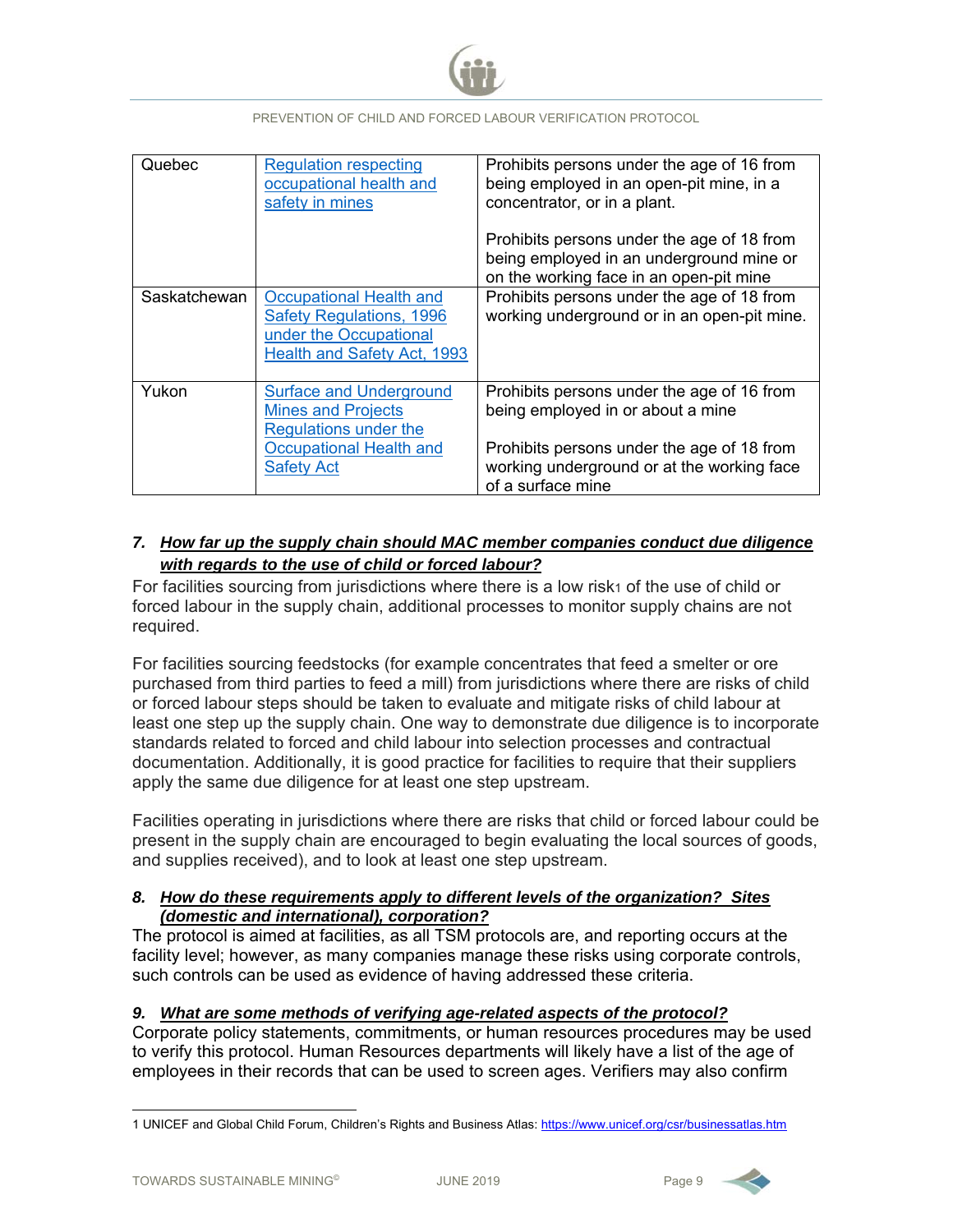

aspects of the protocol by including related questions during their interviews on other TSM elements. If verifiers are on-site they can use observations to assess potential risk of child labour.

#### *10. What are some methods of verifying the forced labour aspects of the protocol?*

Corporate policy statements, commitments, or human resources procedures may be used to verify this protocol. Labour agreements or employee manuals will likely document frequency of pay and pay grades. If verifiers are on-site they can use observations to assess potential risk of forced labour.

#### *11. In developing countries, verifying these protocols will be more difficult than in countries where labour laws are well developed and respected. What additional measures should be taken to verify that forced labour is not used?*

Verifying this protocol in some developing countries can be challenging. Companies using TSM are expected to develop processes commensurate with the risk. Verifiers should expect processes to be more robust in jurisdictions associated with higher risks of child and forced labour. This may mean that the facility has developed stronger internal processes or controls. In low risk jurisdictions verifiers may need to rely on processes, controls, and a regulatory environment, as opposed to higher risk jurisdictions where they should look for evidence that the processes are being implemented. Verifiers should focus on determining whether such processes or controls have been developed and should look for evidence to determine whether they are being implemented.

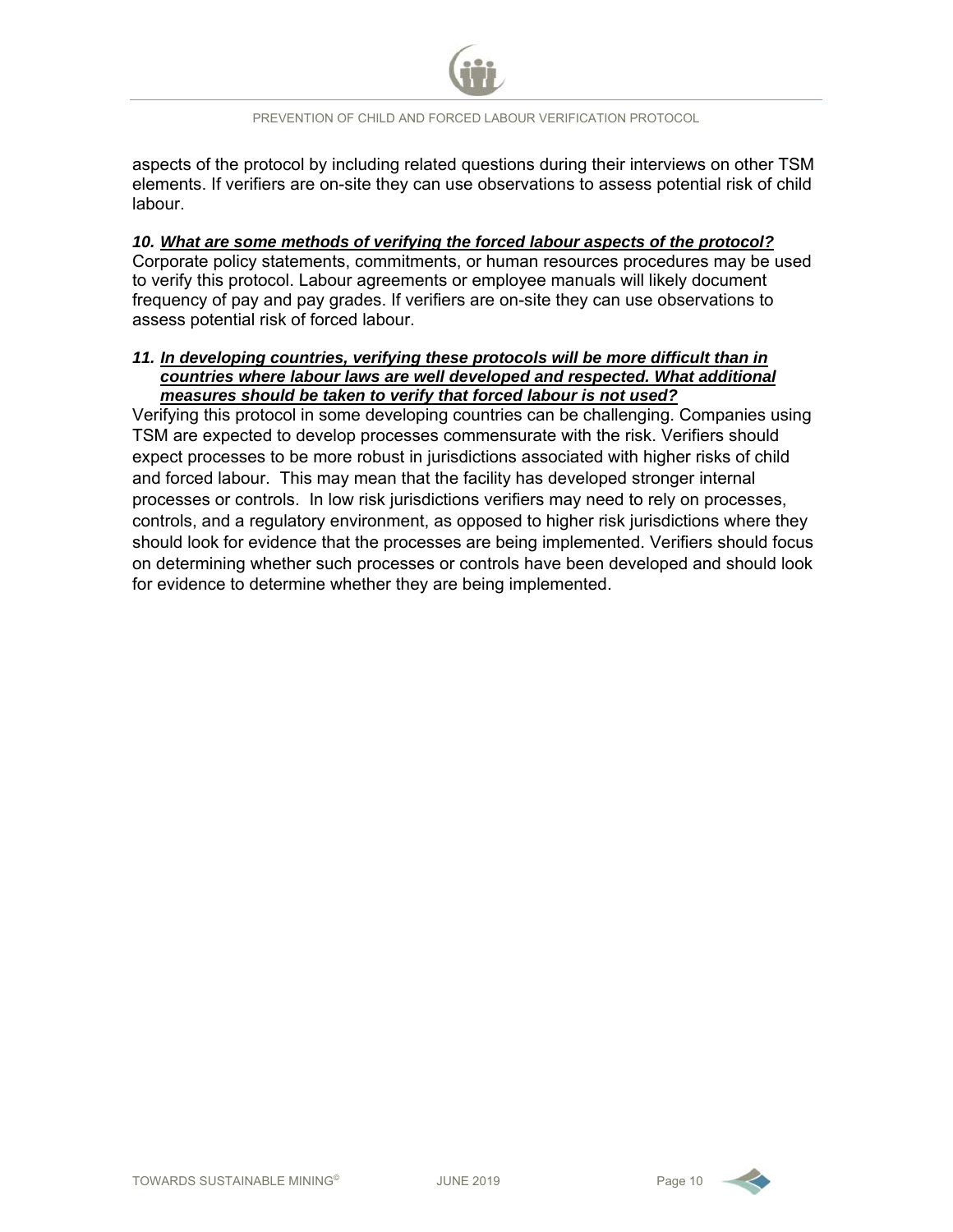# **APPENDIX 2: TSM SELF ASSESSMENT CHECKLIST**

**Prevention of Child and Forced Labour** 

| Facility<br>Name: | Company Name:   |  |
|-------------------|-----------------|--|
| Assessed By:      | Date Submitted: |  |

| <b>Supporting Documentation / Evidence:</b> |                 |  |
|---------------------------------------------|-----------------|--|
| <b>NAME OF DOCUMENT</b>                     | <b>LOCATION</b> |  |
|                                             |                 |  |
|                                             |                 |  |
|                                             |                 |  |
|                                             |                 |  |
|                                             |                 |  |
|                                             |                 |  |
|                                             |                 |  |
|                                             |                 |  |

| Interviewees: |                 |             |                 |  |
|---------------|-----------------|-------------|-----------------|--|
| <b>NAME</b>   | <b>POSITION</b> | <b>NAME</b> | <b>POSITION</b> |  |
|               |                 |             |                 |  |
|               |                 |             |                 |  |
|               |                 |             |                 |  |
|               |                 |             |                 |  |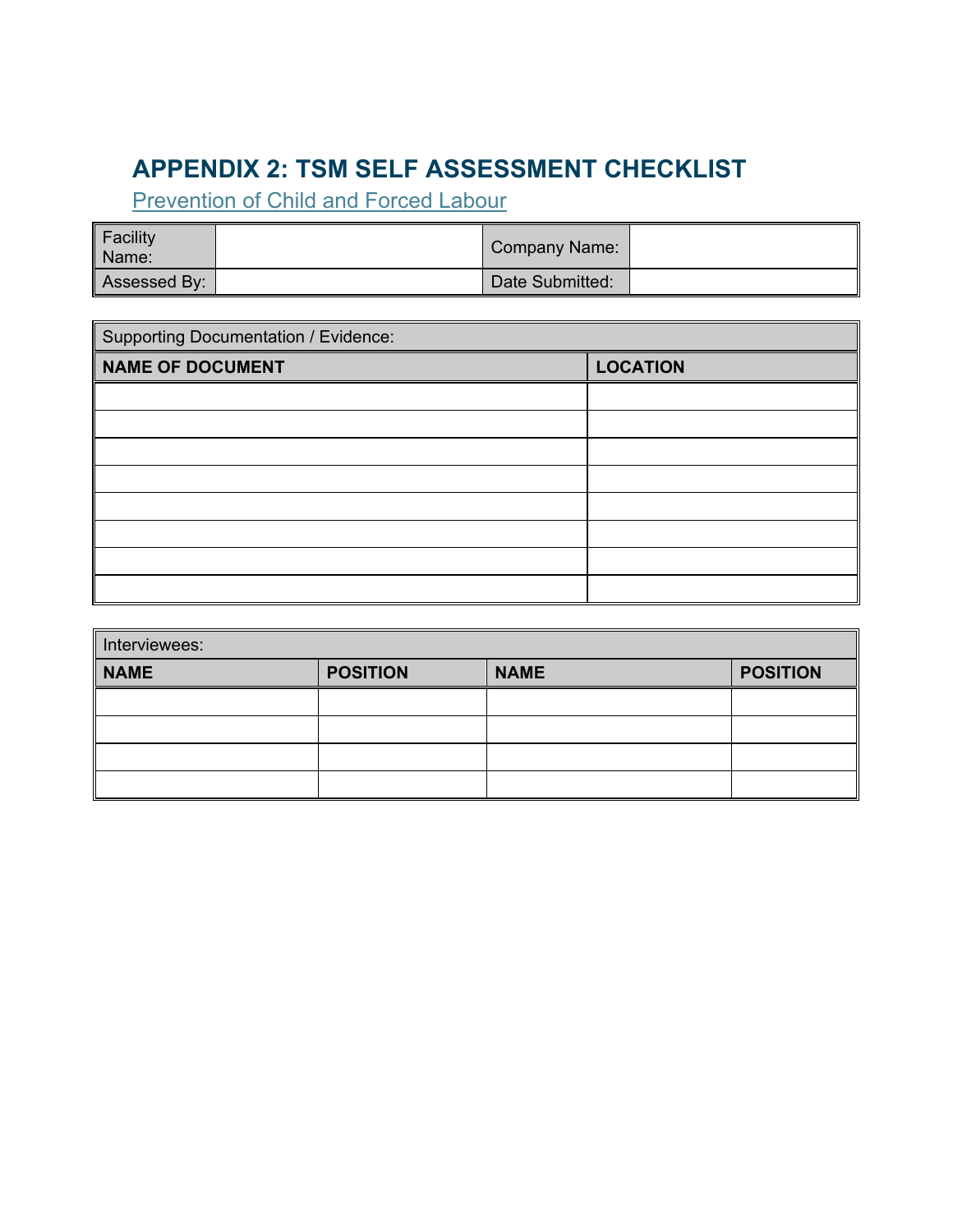

|          | <b>QUESTION</b>                                                                                                                                                                                                          | Y | N. | <b>DESCRIPTION &amp; EVIDENCE</b> |
|----------|--------------------------------------------------------------------------------------------------------------------------------------------------------------------------------------------------------------------------|---|----|-----------------------------------|
|          | <b>INDICATOR 1: PREVENTING FORCED LABOUR</b>                                                                                                                                                                             |   |    |                                   |
|          | Are there processes in place that are<br>commensurate to jurisdictional risks to ensure<br>forced labour, including bonded or indentured or<br>involuntary prison labour?                                                |   |    |                                   |
| ndicator | Where there is a high risk of forced labour, are<br>there processes that have been put into place to<br>monitor supply chains and relationships with<br>recruitment agencies for human trafficking and<br>forced labour? |   |    |                                   |
|          | If you have answered "Yes" to all of the questions, assign a "Yes" for this indicator. Otherwise,<br>assign a "No".                                                                                                      |   |    |                                   |
|          | <b>ASSESSED LEVEL OF PERFORMANCE FOR INDICATOR 1</b>                                                                                                                                                                     |   |    | $Y/N$ :                           |

|               | <b>QUESTION</b>                                                                                                                                                                                                                                                                                                                              |  | N | <b>DESCRIPTION &amp; EVIDENCE</b> |  |  |
|---------------|----------------------------------------------------------------------------------------------------------------------------------------------------------------------------------------------------------------------------------------------------------------------------------------------------------------------------------------------|--|---|-----------------------------------|--|--|
|               | <b>INDICATOR 2: PREVENTING CHILD LABOUR</b>                                                                                                                                                                                                                                                                                                  |  |   |                                   |  |  |
| ี<br>ndicator | Are there processes in place that are<br>commensurate to jurisdictional risks to ensure<br>that no child under the age of 18 engages in work<br>which by its nature or the circumstances in which<br>it is carried out is likely to jeopardize the health,<br>safety or morals of young persons as defined in<br>national law or regulation? |  |   |                                   |  |  |
|               | Are there processes in place that are<br>commensurate to jurisdictional risks to ensure<br>that no child under the age of 15 is employed?                                                                                                                                                                                                    |  |   |                                   |  |  |
|               | If you have answered "Yes" to all of the questions, assign a "Yes" for this indicator. Otherwise,<br>assign a "No".                                                                                                                                                                                                                          |  |   |                                   |  |  |
|               | <b>ASSESSED LEVEL OF PERFORMANCE FOR INDICATOR 2</b><br>$Y/N$ :                                                                                                                                                                                                                                                                              |  |   |                                   |  |  |